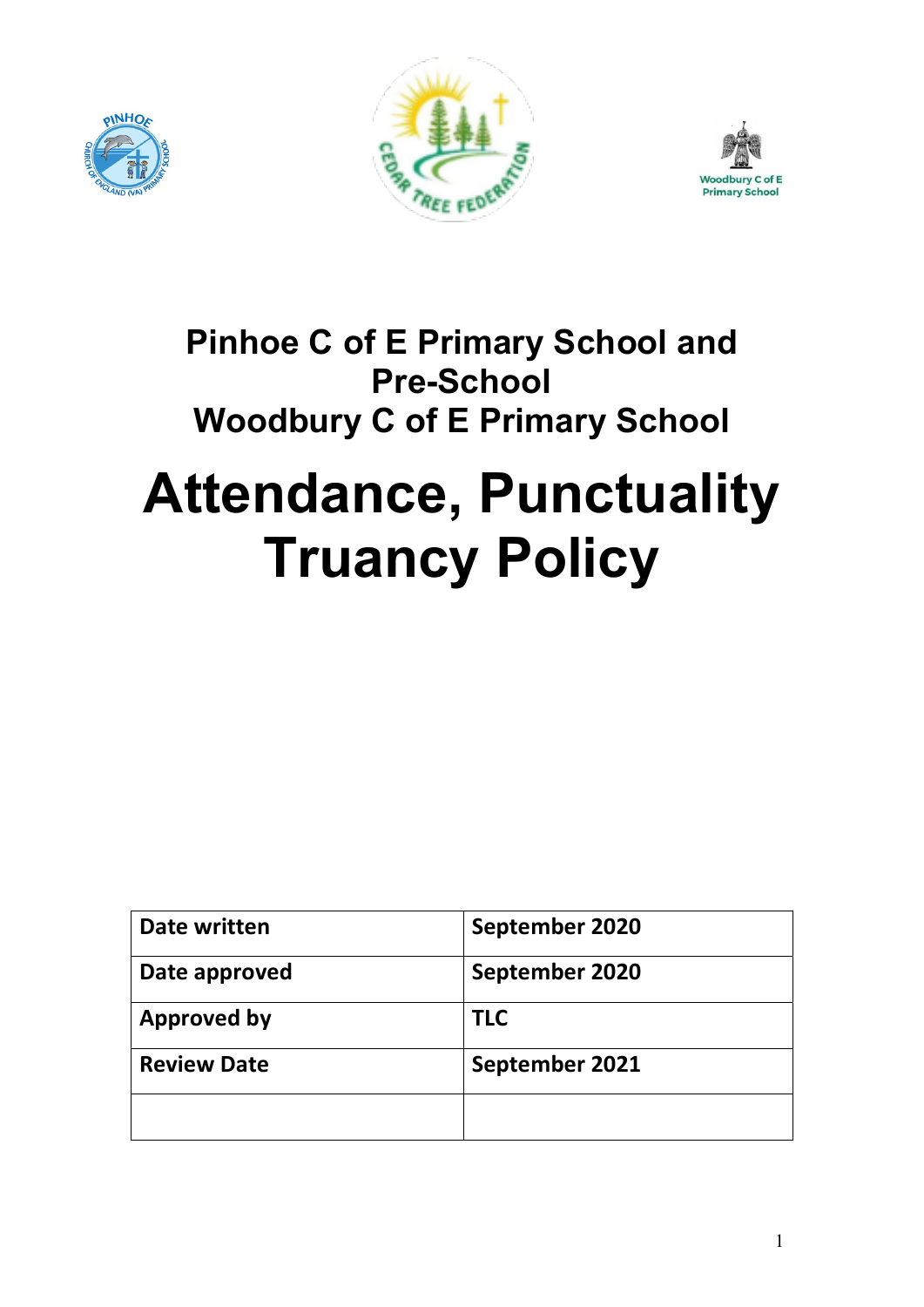### Federation Mission Statement:

We believe that our Federation, underpinned by Christian values, is a wonderful place to grow, with the teachings of Jesus at the very heart of all we say and do. It is an exciting and loving community in which to learn, teach and explore, with high expectations of social and academic excellence. By understanding ourselves, our skills, our talents and one another, we can make a difference to the world now and in the future.

# Attendance, Punctuality and Truancy Policy

### Introduction

Cedar Tree Federation is committed to providing a full and efficient educational experience for all pupils. We believe that if pupils are to benefit from education, good attendance is crucial. As a federation we do all we can to ensure maximum attendance for all pupils. Any problems that prevent full attendance will be identified and addressed as speedily as possible.

Across the Cedar Tree Federation we celebrate achievement. Attendance is a critical factor to a productive and successful school career. We actively promote and encourage 100 per cent attendance for all our pupils.

The federation gives high priority to conveying to parents and pupils the importance of regular and punctual attendance. We recognise that parents have a vital role to play and that there is a need to establish strong home-school links and communication systems that can be utilised whenever there is concern about attendance.

If there are issues which affect a pupil's attendance we investigate, identify and strive in partnership with parents and pupils to resolve those problems as quickly and efficiently as possible. We adopt a clearly focused approach aimed at returning the pupil to full attendance.

# **Objectives**

- To encourage full attendance and punctuality;
- To record and monitor attendance and absenteeism and apply appropriate strategies to minimise its occurrence;
- To ensure a consistent approach throughout the school.

# Statutory Duty of Schools

The Education Act 1996 requires parents or guardians to ensure their children receive efficient, full-time education, either by regular attendance at school or otherwise. Schools are responsible for recording pupil attendance twice a day; once at the start of the morning session and once during the afternoon session. An entry is made in the attendance register for all pupils of compulsory school age who are on the school's admission roll.

#### What is expected of the pupils?

- To do all they can to attend school regularly and punctually;
- To talk to a member of the staff if there are reasons, beyond their control, that prevent them being punctual and attending regularly.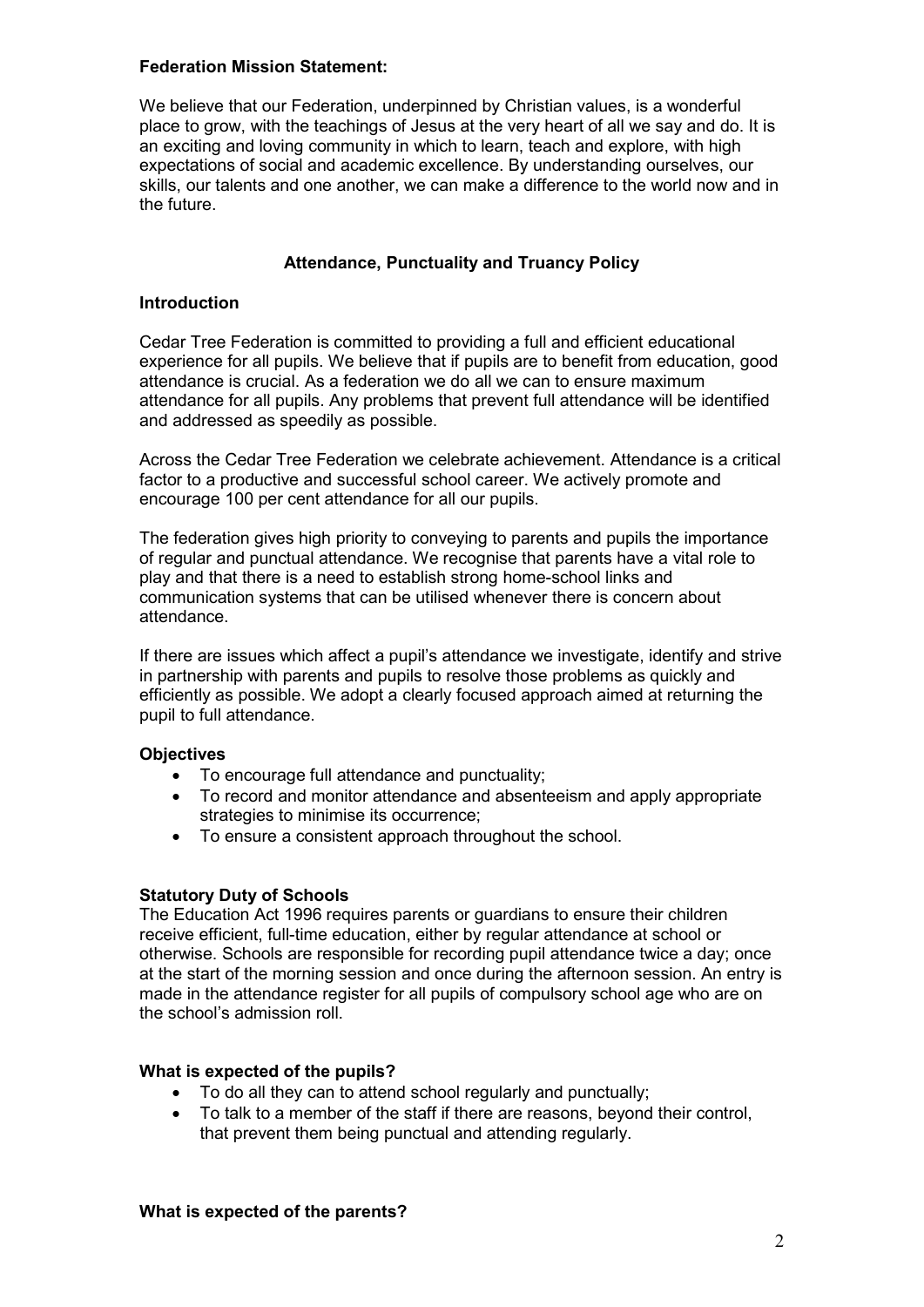- Parents are legally responsible for ensuring that a child of compulsory school age attends school regularly;
- To keep requests for their child to be absent to a minimum;
- To offer a reason for any period of absence;
- To phone the school to explain the reason for absence within 30 minutes of the start of the session;
- To ensure that their child arrives at school, on time, appropriately dressed and equipped for the day;
- To work closely with the school and the EWO (Education Welfare Officer) to resolve any problems that may impede a child's attendance.

# What is expected of our schools?

- Our schools works towards ensuring that all pupils feel supported and valued;
- Our schools sends a clear message that if a pupil is absent, she/he will be missed;
- Our schools consults with the whole learning community and the Education Welfare Service to maintain and promote full attendance;
- Our schools ensures that all staff are aware of the requirements of the registration process;
- Our schools phones parents to ascertain a reason for absence on the first morning of the absence;
- Our schools informs parents of unauthorised absences and unacceptable levels of attendance, below 94%;
- Our schools will promote positive staff attitudes to pupils returning after absence;

# **Procedures**

Session times: Whole school: Morning Session: 8.50 – 12.00, 12.00-13.00 (KS1 Lunch) 12.15-13.15 (KS2 Lunch) Afternoon session 13.00/13.15 – 15.15

# These have been adapted within each school where necessary, during the Covid 19 pandemic.

# **Registration**

Registers are completed twice a day using the appropriate codes.

Children who arrive after 9.00 report to the office. Children who arrive between 09.00 and 09.10 should be recorded as L for late. Children who arrive after 09.10 are entered on the register as unauthorised absent for the whole of the morning session. The reason for lateness is recorded. The school will text and then telephone parents of absent children if no reason for absence is received by 09.30.

If the school is unable to ascertain the whereabouts of any child who is absent, by using the contact numbers retained by the school, it may be necessary to inform other agencies, including the police, the Education Welfare Service or Social Care as appropriate that a child is absent and that the school does not know where he/she is.

# Requests for Leave of Absence

Amendments have been made to the 2006 regulations in the Education (Pupil Registration) (England) (Amendment) Regulations 2013. These amendments, as described below, came into force on 1 September 2013 and our school will abide by this regulatory change.

The Education (Pupil Registration) (England) Regulations 2006 previously allowed the Headteacher to grant leave of absence for the purpose of a family holiday during term time in "special circumstances".